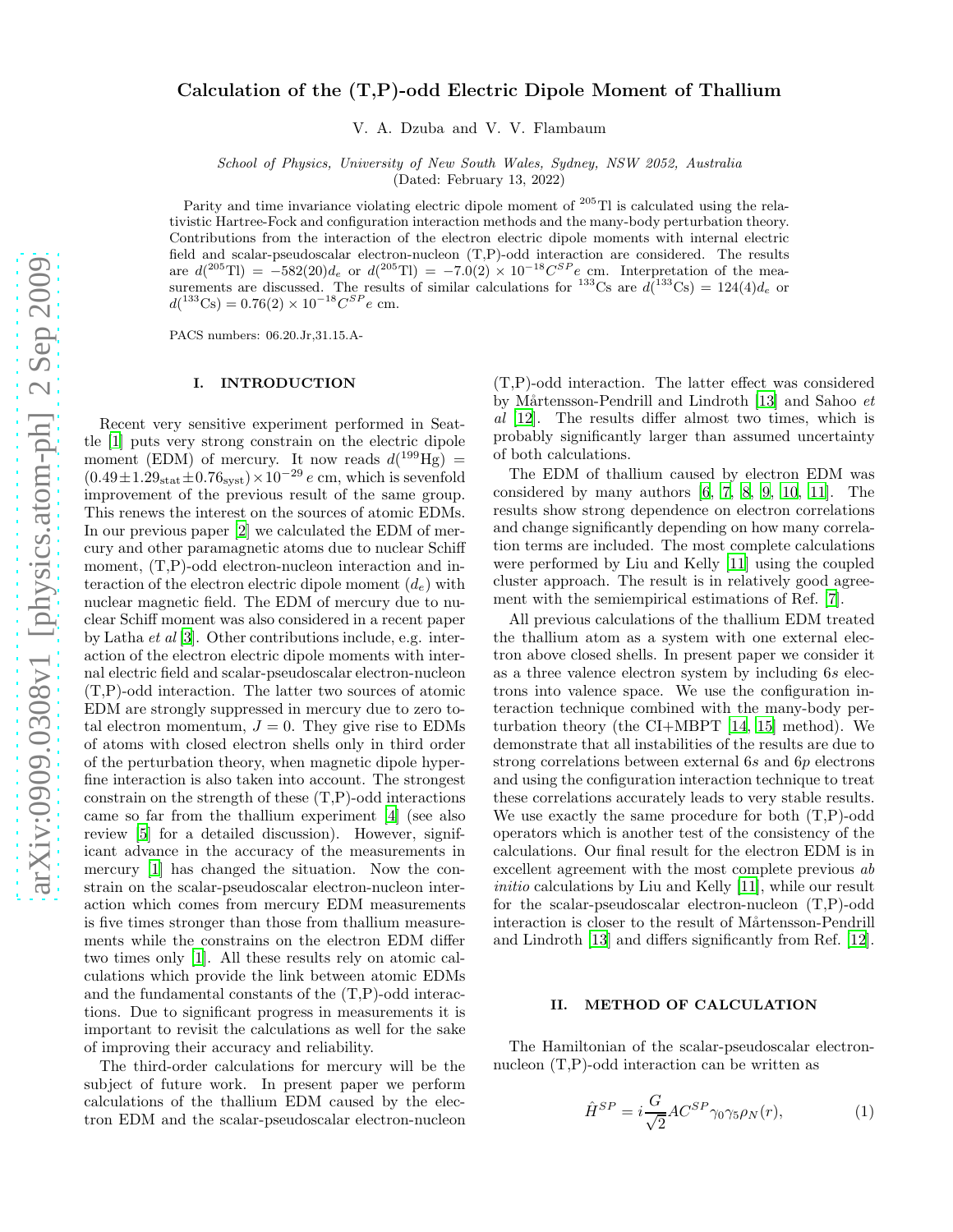where G is the Fermi constant,  $A = Z + N$  is nuclear mass number,  $C^{SP} = (ZC_p^{SP} + NC_n^{SP})/A$ , and  $\gamma$  are Dirac matrices.

The Hamiltonian for the electron EDM interacting with internal atomic electric field  $\mathbf{E}_{int}$  can be written as [\[7](#page-3-8), [16,](#page-3-15) [17](#page-3-16)]

<span id="page-1-0"></span>
$$
\hat{H}_e = -d_e \sum_{i=1}^{Z} (\gamma_0 - 1)^i \Sigma^i \cdot \mathbf{E}_{\text{int}}^i.
$$
 (2)

Summation is over atomic electrons.

Atomic EDM caused by any of the interactions [\(1](#page-0-0)[,2\)](#page-1-0) is given by

<span id="page-1-1"></span>
$$
\mathbf{d}_{\text{atom}} = 2 \sum_{M} \frac{\langle 0 | \mathbf{D} | M \rangle \langle M | \hat{H}^{TP} | 0 \rangle}{E_0 - E_M}, \tag{3}
$$

where  $|0\rangle$  is atomic ground state  $\mathbf{D} = -e\sum_i \mathbf{r}_i$  is the electric dipole operator and  $\hat{H}^{TP}$  is the  $(T,P)$ -odd operator.

## A. The CI+MBPT method

To calculate the EDM of thallium we consider it as a system with three valence electrons above closed shells and use the CI+MBPT method [\[14](#page-3-13), [15\]](#page-3-14) for the valence electrons. The EDM of the atom in the CI+MBPT is given by the formula very similar to [\(3\)](#page-1-1) by with slightly different meaning of the notations. First, the many electron states  $|0\rangle$ ,  $|M\rangle$  are now three-electron states in the valence space. Second, the summation in the electric dipole operator D goes over valence electrons only while contribution from atomic core is taken into account by modifying the single-electron operator **d**:  $\mathbf{d} \to \mathbf{d} + \delta V_{\text{core}}$ , where  $\delta V_{\text{core}}$  is the correction to the electron core potential caused by external field. Closed shell core does not contribute to the EDM in the second order due to zero total angular momentum.

To perform the calculations we need to go through the following steps: (a) generate a complete set of singleelectron states; (b) build an effective Hamiltonian in the valence space; (c) calculate core polarization; (d) perform summation as in [\(3\)](#page-1-1) over a complete set of three-electron states. Let's consider these tasks in turn.

We use the  $\hat{V}^{N-3}$  approximation as in Ref. [\[18](#page-3-17)]. The calculations start from the relativistic Hartree-Fock procedure for the triple ionized thallium ion. This gives us the states and potential  $\hat{V}_{\text{core}} \equiv \hat{V}^{N-3}$  of the thallium core. We use the B-spline technique [\[19\]](#page-3-18) to generate a complete set of single-electron states. These states are eigenstates of the Dirac operator with the electron potential  $\hat{V}^{N-3}$ . We use 50 B-splines of order 9 in a cavity of radius  $40a_B$ .

The effective CI+MBPT Hamiltonian for three valence electrons has the form

$$
\hat{H}^{\text{eff}} = \sum_{i=1}^{3} \hat{h}_1(r_i) + \sum_{i < j}^{3} \hat{h}_2(r_i, r_j),\tag{4}
$$

where  $\hat{h}_1$  is the single-electron part of the relativistic Hamiltonian

$$
\hat{h}_1 = c\hat{\alpha}\mathbf{p} + (\hat{\beta} - 1)m_ec^2 - \frac{Ze^2}{r} + \hat{V}^{N-3} + \hat{\Sigma}_1,\qquad(5)
$$

and  $\hat{h}_2$  is the two-electron part of the Hamiltonian

$$
\hat{h}_2(r_1, r_2) = \frac{e^2}{|\mathbf{r}_1 - \mathbf{r}_2|} + \hat{\Sigma}_2(r_1, r_2).
$$
 (6)

In these equations,  $\hat{\alpha}$  and  $\hat{\beta}$  are the Dirac matrices,  $\hat{V}^{N-3}$ is the Dirac-Hartree-Fock (DHF) potential of the closedshell atomic core  $(N-3 = 78, Z = 81)$ , and  $\hat{\Sigma}$  is the correlation operator. It represents terms in the Hamiltonian arising due to virtual excitations from atomic core (see Ref. [\[14](#page-3-13), [15\]](#page-3-14) for details).  $\Sigma \equiv 0$  corresponds to the standard CI method.  $\hat{\Sigma}_1$  is a single-electron operator. It represents a correlation interaction of a particular valence electron with the atomic core.  $\hat{\Sigma}_2$  is a two-electron operator. It represents screening of the Coulomb interaction between the two valence electrons by the core electrons. We calculate  $\hat{\Sigma}_1$  for s-electrons using the all-order tech-nique developed in Ref. [\[20](#page-3-19)].  $\hat{\Sigma}_1$  for p and d electrons as well as  $\hat{\Sigma}_2$  are calculated in the second order of the many-body perturbation theory using the B-spline basis set described above. We use 40 lowest B-spline states up to  $l_{\text{max}} = 5$  to calculate  $\Sigma$ .

The same B-spline states are used to construct threeelectron states for valence electrons. We use 16 lowest states above the core up to  $l_{\text{max}} = 2$  for this purpose. The basis for the ground state is generated by allowing all possible single and double excitations from two initial configurations  $6s^26p$  and  $6s6p6d$ . The basis for even states is generated by allowing all possible single and double excitations from three initial configurations,  $6s^27s$ ,  $6s^26d$  and  $6s6p^2$ . Variation of the basis size indicate that it is saturated with respect to  $n_{\text{max}}$  but not completely saturated with respect to  $l_{\text{max}}$ . However, the contributions of the states with  $l_{\text{max}} > 2$  are small and can be neglected at required level of accuracy.

The three-electron valence states are found by solving the eigenvalue problem,

<span id="page-1-2"></span>
$$
\hat{H}^{\text{eff}}\Psi_v = E_v\Psi_v ,\qquad (7)
$$

using the standard CI techniques. Calculated and experimental energies of a few lowest-energy states of Tl are presented in Table [I.](#page-2-0) One can see that the inclusion of  $\hat{\Sigma}$  (CI+MBPT) leads to significant improvement of the agreement between theory and experiment.

To calculate transition amplitudes we need to take into account the effect of core polarization by external field. This is done by means of the time-dependent relativistic Hartree-Fock method (see, e.g. Ref. [\[21\]](#page-3-20)) which is equivalent to the random-phase approximation, so we will use the term RPA for short. The RPA equations for an external field operator  $\ddot{F}$ 

$$
(\hat{h}_1 - \epsilon_c)\delta\psi_c = -(\hat{F} + \delta\hat{V}_F^{N-3})\psi_c \tag{8}
$$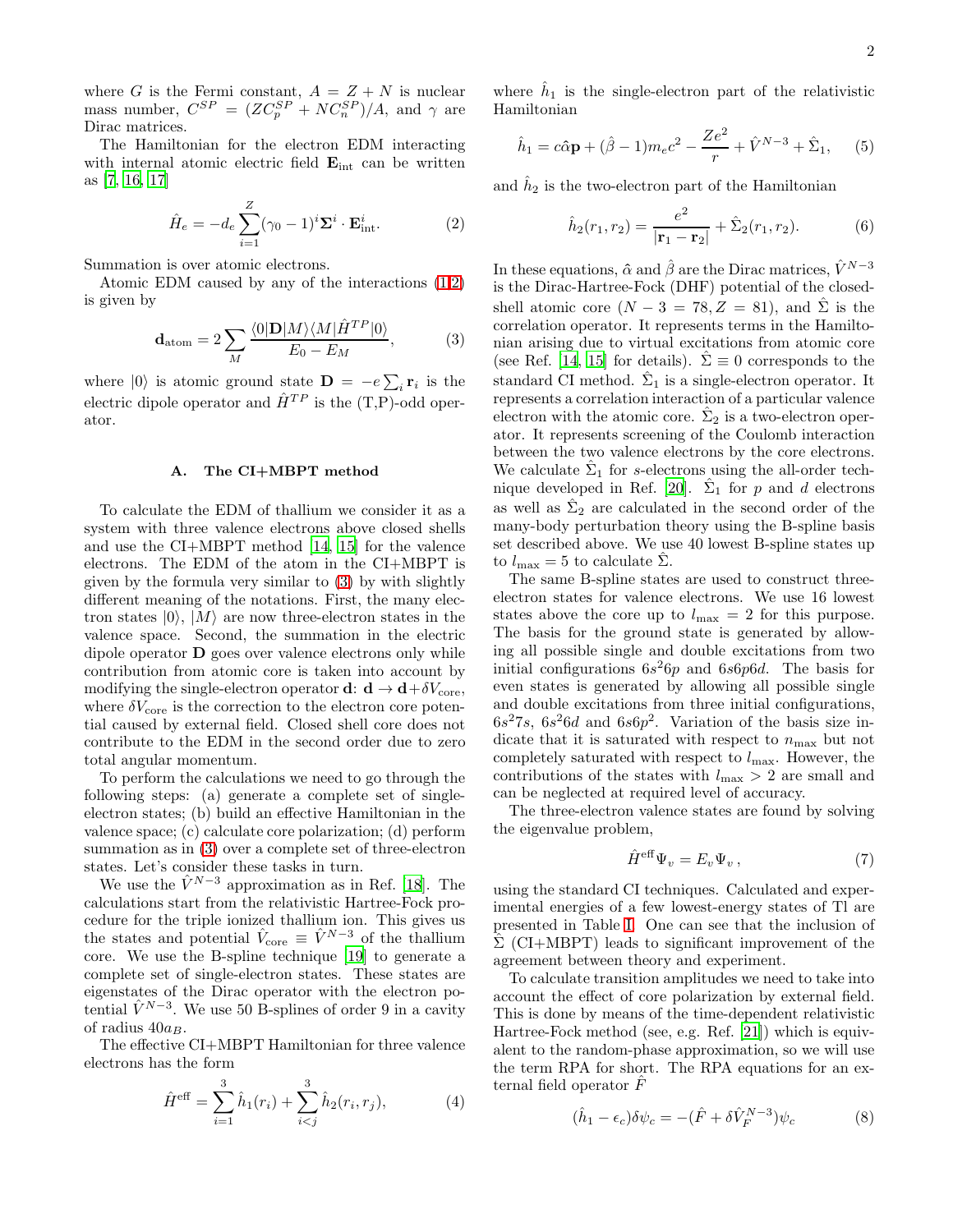<span id="page-2-0"></span>TABLE I: Three-electron removal energy (RE, a.u.) and excitation energies  $(\text{cm}^{-1})$  of thallium.

| State    |                                    | Theory    |           | Experiment <sup>a</sup> |
|----------|------------------------------------|-----------|-----------|-------------------------|
|          |                                    | СI        | $CI+MBPT$ |                         |
| RE       |                                    | $-1.9177$ | $-2.0677$ | $-2.0722$               |
| $6s^26p$ | $^2\overline{\mathrm{P}_1^o}_{/2}$ | 0         | 0         | 0.0                     |
|          | $^2\mathrm{P}^o_{3/2}$             | 6345      | 8049      | 7793                    |
| $6s^27s$ | $^2\mathrm{S}_{1/2}$               | 23023     | 26810     | 26478                   |
| $6s^27p$ | $^2\mathrm{P}^o_{1/2}$             | 30635     | 34496     | 34160                   |
|          | $^2\mathrm{P}_{3/2}^o$             | 31541     | 35507     | 35161                   |
| $6s^26d$ | $^2\mathrm{D}_{3/2}$               | 32313     | 36553     | 36118                   |
|          | $^2\mathrm{D}_{5/2}$               | 32363     | 36624     | 36200                   |
| $6s^28s$ | $^2\mathrm{S}_{1/2}$               | 34893     | 39037     | 38746                   |
| $6s^28p$ | $^2\mathrm{P}_{1/2}^o$             | 37572     | 41714     | 41368                   |
|          | $^2\mathrm{P}_{3/2}^o$             | 37936     | 42122     | 41741                   |
| $6s^27d$ | $^2\mathrm{D}_{3/2}$               | 38048     | 42359     | 42011                   |
|          | $^2\mathrm{D}_{5/2}$               | 38074     | 42395     | 42049                   |
| $6s^29s$ | $^2\mathrm{S}_{1/2}$               | 39563     | 43728     | 43166                   |
| $6s^28d$ | $^2\mathrm{D}_{3/2}$               | 40796     | 45931     | 44673                   |
|          | $^2\mathrm{D}_{5/2}$               | 41593     | 45971     | 44693                   |
| $6s6p^2$ | $^4\mathrm{P}_{1/2}$               | 37195     | 43545     | 45220                   |
|          | $^4\mathrm{P}_{3/2}$               | 40797     | 48339     | 49800                   |
|          | ${}^{4}P_{5/2}$                    | 44665     | 52779     | 53050                   |

<sup>a</sup>Reference [\[22\]](#page-3-21)

are solved self-consistently for all states in atomic core in the same  $V^{N-3}$  potential as for the DHF states. The operator  $\hat{F}$  is either the electric dipole operator or the operator of the (T,P)-odd interaction, or any other operator (e.g. hyperfine interaction). The correction to the core potential  $\delta \hat{V}_{F}^{N-3}$  is used to calculate transition amplitudes

$$
E1_{vw} = \langle \Psi_v | \hat{F} + \delta \hat{V}_F^{N-3} | \Psi_w \rangle.
$$
 (9)

Here  $\Psi_v$  and  $\Psi_w$  are three-electron states found by solving the CI equations [\(7\)](#page-1-2).

Calculated and experimental values of the electric dipole transition amplitudes and magnetic dipole hyperfine structure (hfs) constants A for low states of thallium which are relevant to the calculation of the EDM are presented in Table [II.](#page-2-1) Calculation of the hyperfine structure is a good way to test the wave function on short distances which is important for the matrix elements of weak interaction. The data in the Table show that the accuracy of the calculation of the E1-transition amplitudes and hyperfine constants of s and  $p_{1/2}$  states is within few percent.

Finally, the last task we must be able to do to calculate the EDM is to perform the summation over complete set of three-electron states. We use the Dalgarno-Lewis method [\[27\]](#page-3-22) for this purpose In this method, a correction  $\delta \Psi_{v}$  to the three-electron wave function of the ground state v is introduced and the EDM is expressed as

<span id="page-2-2"></span>
$$
\mathbf{d}_{\text{atom}} = 2\langle \delta \Psi_v | \hat{F} + \delta \hat{V}_F^{N-3} | \Psi_v \rangle. \tag{10}
$$

Here  $\hat{F}$  is either the electric dipole operator or the op-

TABLE II: E1 transition amplitudes and hfs constants A of some low states of  $^{205}\mathrm{TI}.$ 

<span id="page-2-1"></span>

| <b>States</b>                       | Calc.                                   |         | Experiment    |  |
|-------------------------------------|-----------------------------------------|---------|---------------|--|
| $E1$ transition amplitudes $(a.u.)$ |                                         |         |               |  |
| $6p_{1/2} - 7s_{1/2}$               | 1.73                                    | 1.81(2) | Ref. [23, 24] |  |
| $6p_{1/2} - 6d_{3/2}$               | 2.23                                    | 2.30(9) | Ref. [23, 24] |  |
|                                     | Hyperfine structure constants $A$ (MHz) |         |               |  |
| $6p_{1/2}$                          | 21067                                   | 21311   | Ref. [25]     |  |
| $7s_{1/2}$                          | 11417                                   | 12297   | Ref. [26]     |  |

<span id="page-2-3"></span>TABLE III: Static scalar polarizability  $\alpha_0$  of the thallium ground state (a.u.).

| $\alpha_{\rm core}$ | $\delta \alpha_{\rm core}$ | $\alpha_{\rm val}$ | $_{\rm Total}$ | $\rm Other$                 |
|---------------------|----------------------------|--------------------|----------------|-----------------------------|
| 4.98                | $-0.67$                    | 44.50              | 48.81          | $49.2^{\circ},50.4^{\circ}$ |
|                     |                            |                    |                |                             |

<sup>a</sup>Reference [\[28\]](#page-4-0) <sup>a</sup>Reference [\[29\]](#page-4-1)

erator of the (T,P)-odd interaction. The correction  $\delta \Psi_{\nu}$ is found by solving the system of linear inhomogeneous equations

$$
(\hat{H}^{\text{eff}} - E_v)\delta\Psi_v = -(\hat{G} + \delta\hat{V}_G^{N-3})\Psi_v.
$$
 (11)

Here  $\hat{G}$  is another operator from the pair **d**,  $H^{TP}$ . If both operators  $\hat{F}$  and  $\hat{G}$  are the same the electric dipole operator d, then the expression similar to [\(10\)](#page-2-2) gives static polarizability of the atom. Table [III](#page-2-3) presents the results of the calculation of the static scalar polarizability  $\alpha_0$  of the thallium ground state. Here  $\alpha_{\rm core}$  is the contribution of the thallium core to the polarizability,  $\delta \alpha_{\rm core}$  is the correction to the core polarizability due to Pauli principle which forbids excitations from the core to the occupied 6s and 6p states,  $\alpha_{\text{val}}$  is the contribution of the valence electrons to the polarizability. The final result is in good agreement with other CI+MBPT [\[28\]](#page-4-0) and coupled cluster [\[29](#page-4-1)] calculations.

# III. RESULTS

The results of the calculations of the EDM of thallium in different approximations are presented in Table [IV](#page-3-27) together with earlier calculations. As it was pointed out in Ref. [\[7](#page-3-8), [8,](#page-3-9) [9](#page-3-10)] thallium EDM is very sensitive to the strong correlations between 6s and 6p electrons. This interaction is treated pretty accurately in the configuration interaction technique used in present work. In contrast, all previous calculations treated thallium as a system with one external electron above closed shells. Therefore, present results are significantly more stable than earlier ab initio calculations.

The main source of uncertainty for present calculations comes from the core-valence correlations. Most of the core-valence correlations are included via second-order correlation operator  $\Sigma$ . However, there are small contributions like higher-order correlations, correction to  $\Sigma$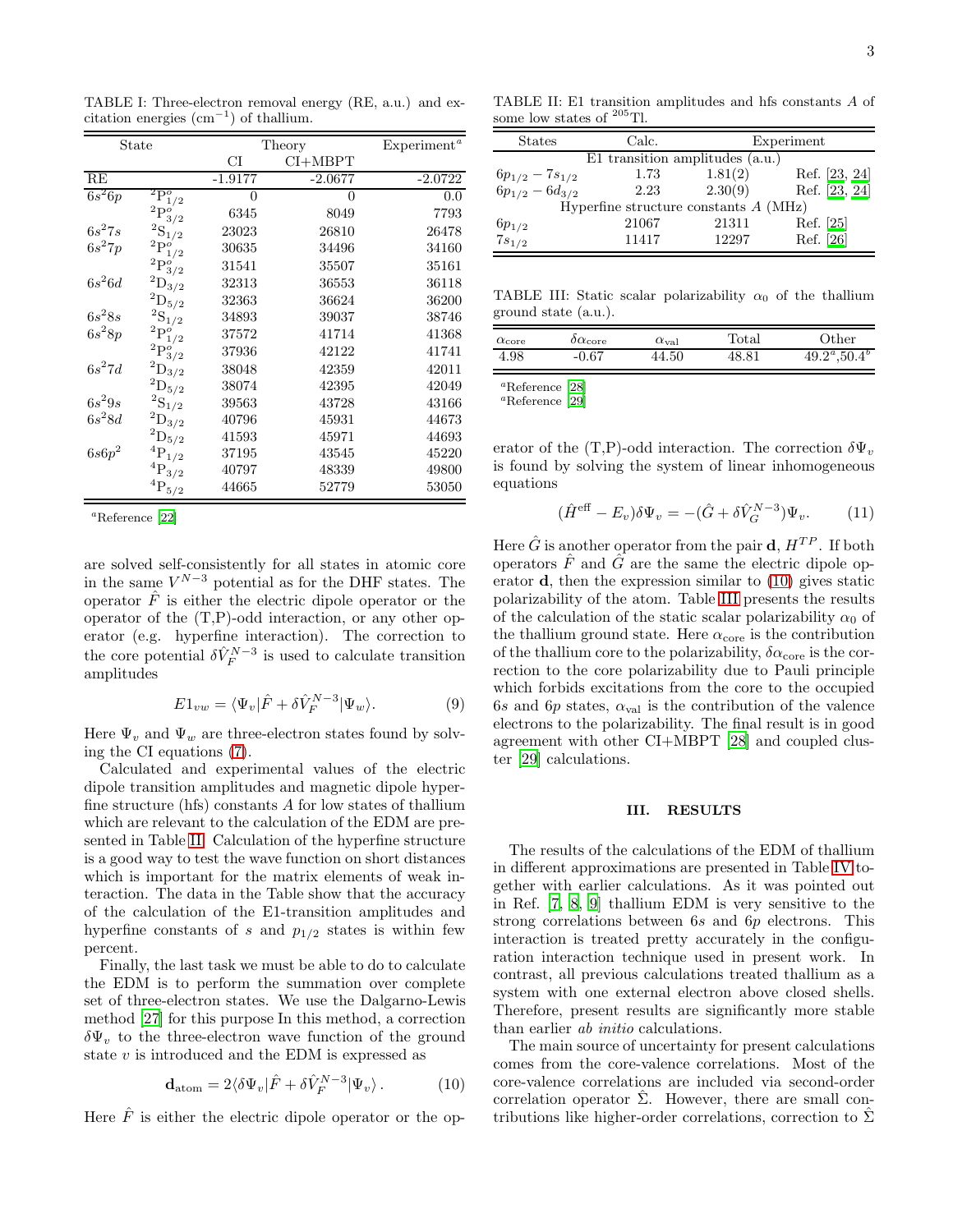into full-scale CI calculations on the EDM of Tl is about 3%. We use this as an estimate of the accuracy of our calculations.

Similar calculations for cesium give the following results (in agreement with previous calculations, see review  $[5]$ :

$$
d(Cs) = 0.759 \times 10^{-18} C^{SP} e \text{ cm}, \qquad (12)
$$

or

$$
d(Cs) = 124 \, d_e. \tag{13}
$$

The estimated error of these results is about 3%:

The result of measurement of the EDM of  $^{205}$ Tl [\[4](#page-3-3)] reads

$$
d(^{205}\text{TI}) = -(4.0 \pm 4.3) \times 10^{-25} e \text{ cm.}
$$
 (14)

Using the numbers from Table [IV](#page-3-27) we find

$$
d_e = (6.9 \pm 7.4) \times 10^{-28} e \text{ cm}, \tag{15}
$$

and

$$
C^{SP} = (5.7 \pm 6.2) \times 10^{-8}.
$$
 (16)

These numbers are in good agreement with the analysis of Ref. [\[5\]](#page-3-4).

### Acknowledgment

The work was supported in part by the Australian Research Council.

<span id="page-3-0"></span>[1] W. C. Griffith, M. D. Swallows, T. H. Loftus, M. V. Romalis, B. R. Heckel, and E. N. Fortson, Phys. Rev. Lett. **102**, 101601 (2009).

due to external field (structure radiation), renormalization of the wave function, etc. Quantum electrodynamic and Breit corrections are also expected to be small [\[30\]](#page-4-2). As one can see from Table [IV](#page-3-27) the effect of including  $\hat{\Sigma}$ 

- <span id="page-3-1"></span>[2] V. A. Dzuba, V. V. Flambaum, and S. G. Porsev, Phys. Rev. A 80, ?????? (2009).
- <span id="page-3-2"></span>[3] K. V. P. Latha, D. Angom, B. P. Das, and D. Mukherjee, Phys. Rev. Lett. 103, 083001 (2009).
- <span id="page-3-3"></span>[4] B. C. Regan, E. D. Commins, C. J. Schmidt, D. DeMille, Phys. Rev. Lett. 88, 071805 (2002).
- <span id="page-3-4"></span>[5] J. S. M. Ginges and V. V. Flambaum, Phys. Rep. 397, 63 (2004).
- <span id="page-3-7"></span>[6] P. G. H. Sandars and R. M. Sternheimer, Phys. Rev. A 11, 473 (1975).
- <span id="page-3-8"></span>[7] V. V. Flambaum, Yad. Fiz. 24, 383 (1976) [Sov. J. Nuc. Phys. 24, 199 (1976)].
- <span id="page-3-9"></span>[8] W. R. Johnson, D. S. Guo, M. Idrees, and J. Sapirstein, Phys. Rev. A 34, 1043 (1986).
- <span id="page-3-10"></span>[9] A. Ya. Kraftmakher, J. Phys. B 21, 2803 (1988).
- <span id="page-3-11"></span>[10] A. C. Hartley, E. Lindroth, and A.-M. Mårtensson-Pendrill, J. Phys. B 23, 3417 (1990).
- <span id="page-3-12"></span>[11] Z. W. Liu and H. P. Kelly, Phys. Rev. A 45, R4210 (1992).
- <span id="page-3-6"></span>[12] B. K. Sahoo, B. P. Das, R. K. Chaudhuri, D. Mukherjee, and E. P. Venugopal, Phys. Rev. A 78, 010501(R) (2008);

78, 039901(E) (2008).

- <span id="page-3-5"></span>[13] A.-M. Mårtensson-Pendrill and E. Lindroth, Europhys. Lett. 15, 155 (1991).
- <span id="page-3-13"></span>[14] V. A. Dzuba, V. V. Flambaum, and M. G. Kozlov, Phys. Rev. A, 54, 3948 (1996).
- <span id="page-3-14"></span>[15] V. A. Dzuba, V. V. Flambaum, and M. G. Kozlov, JETP Lett., 63, 882 (1996).
- <span id="page-3-15"></span>[16] L. I. Schiff, Phys. Rev. **132**, 2194 (1963).
- <span id="page-3-16"></span>[17] P. G. H. Sandars, J. Phys. **1B**, 511 (1968).
- <span id="page-3-17"></span>[18] V. A. Dzuba, Phys. Rev. A, **71**, 032512 (2005).
- <span id="page-3-18"></span>[19] W. R. Johnson, and J. Sapirstein, Phys. Rev. Lett. 57, 1126 (1986).
- <span id="page-3-19"></span>[20] V. A. Dzuba, V. V. Flambaum, O. P. Sushkov, Phys. Lett A., 140, 493-497 (1989).
- <span id="page-3-20"></span>[21] V. A. Dzuba, V. V. Flambaum, O. P. Sushkov, J. Phys. B 17, (1984).
- <span id="page-3-21"></span>[22] C. E. Moore, Atomic Energy Levels Natl. Bur. Stand. (US), Circ. No. 467 (U.S. GPO, Washington, DC, 1958), Vol. III.
- <span id="page-3-23"></span>[23] A. Gallagher and A. Lurio, Phys. Rev. 136, A87 (1964).
- <span id="page-3-24"></span>[24] J. C. Hsieh and J. C. Baird, Phys. Rev. A 6, 141 (1972).
- <span id="page-3-25"></span>[25] A. Lurio and A. G. Prodell, Phys. Rev. 101, 79 (1956).
- <span id="page-3-26"></span>[26] A. I. Odintzov, Opt. Stectrosc. 9, 142 (1960).
- <span id="page-3-22"></span>[27] A. Dalgarno and J. T. Lewis, Proc. R. Soc. London 233,

<span id="page-3-27"></span>TABLE IV: EDM of Tl due to electron EDM  $(d_e)$  and scalarpseudoscalar electron-nucleon (T,P)-odd interaction.

| $d_e$                | $10^{-18} C^{SP}e$ cm Comments |                                                              |
|----------------------|--------------------------------|--------------------------------------------------------------|
|                      |                                | this work                                                    |
| -614                 | $-7.33$                        | single-configuration, no $\Sigma$                            |
| -537                 | $-6.43$                        | single-configuration with $\Sigma$                           |
| -625                 | $-7.49$                        | single-configuration                                         |
|                      |                                | in the ground state, with $\Sigma$                           |
| -602                 | $-7.22$                        | full CI but no $\Sigma$                                      |
| $-581 - 6.88$        |                                | full CI+MBPT but no RPA                                      |
| $-582 - 6.98$        |                                | full scale calculations                                      |
| $-582(20)$ $-7.0(2)$ |                                | final                                                        |
|                      |                                | other calculations                                           |
| $-585$               |                                | Ref. [11], coupled cluster                                   |
| $-1041$              |                                | Ref. [8], DHF+1st order MBPT                                 |
| $-502$               |                                | Ref. [8], Tietz <sup><math>a</math></sup> +1st order MBPT    |
| $-607$               |                                | Ref. [8], $Green^a + 1st$ order MBPT                         |
| $-562$               |                                | Ref. [8], Norcross <sup><math>a</math></sup> +1st order MBPT |
| 700                  |                                | Ref. [6], parametric potential                               |
| $-500$               |                                | Ref. [7], semiempirical estimate                             |
| $-301$               |                                | Ref. [9], 2nd order MBPT                                     |
| $-179$               |                                | Ref. [10], 2nd order MBPT                                    |
|                      | $-4.056$                       | Ref. [12], coupled cluster                                   |
|                      | $-7(2)$                        | $Ref. [13], RPA + rescaling$                                 |
|                      |                                | of correlations from Ref. [10]                               |

<sup>a</sup>Parametric potentials